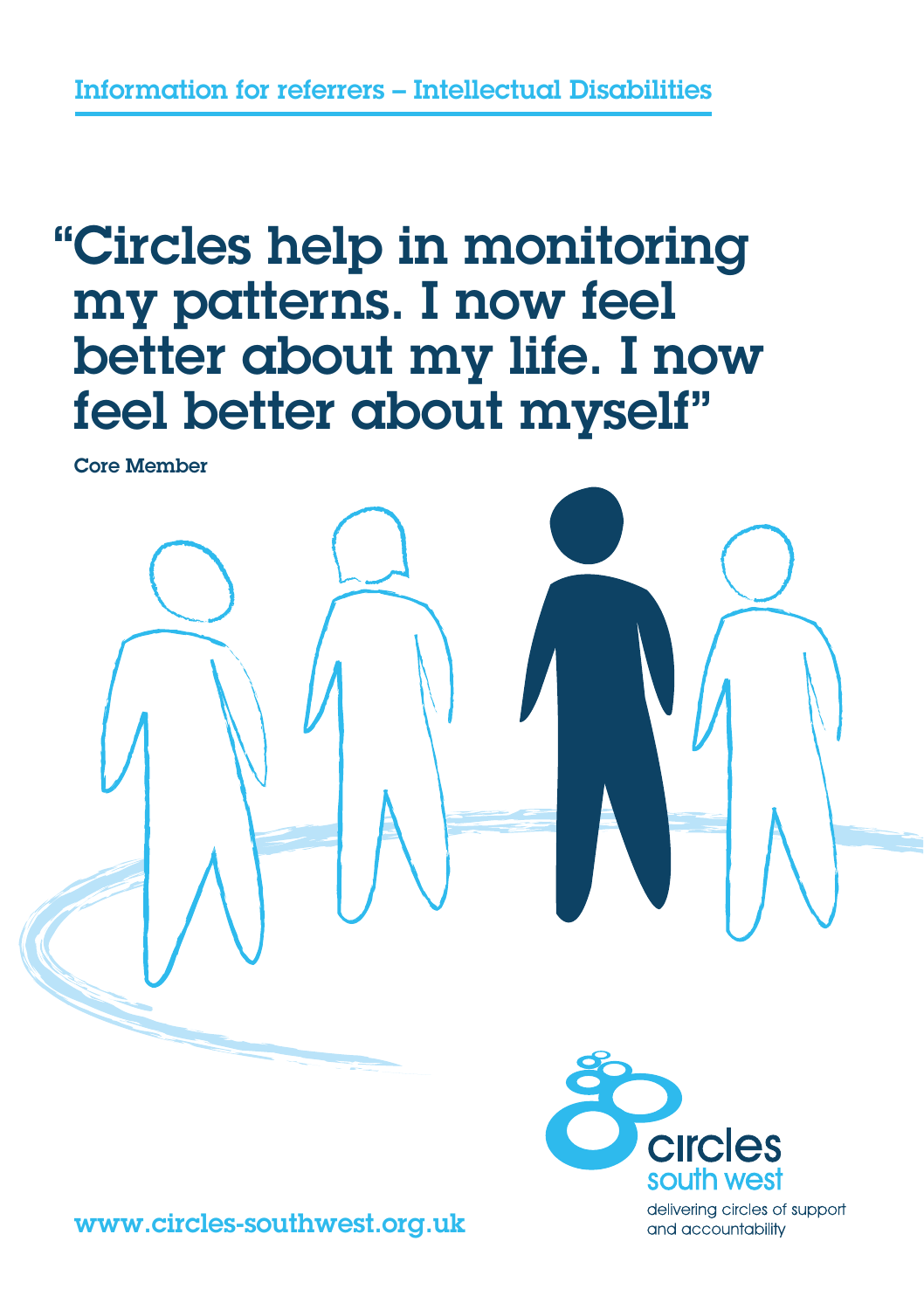#### How Circles work

1 Core Member (you) convicted of a sexual offence or has engaged in harmful sexual behaviour



### www.circles-southwest.org.uk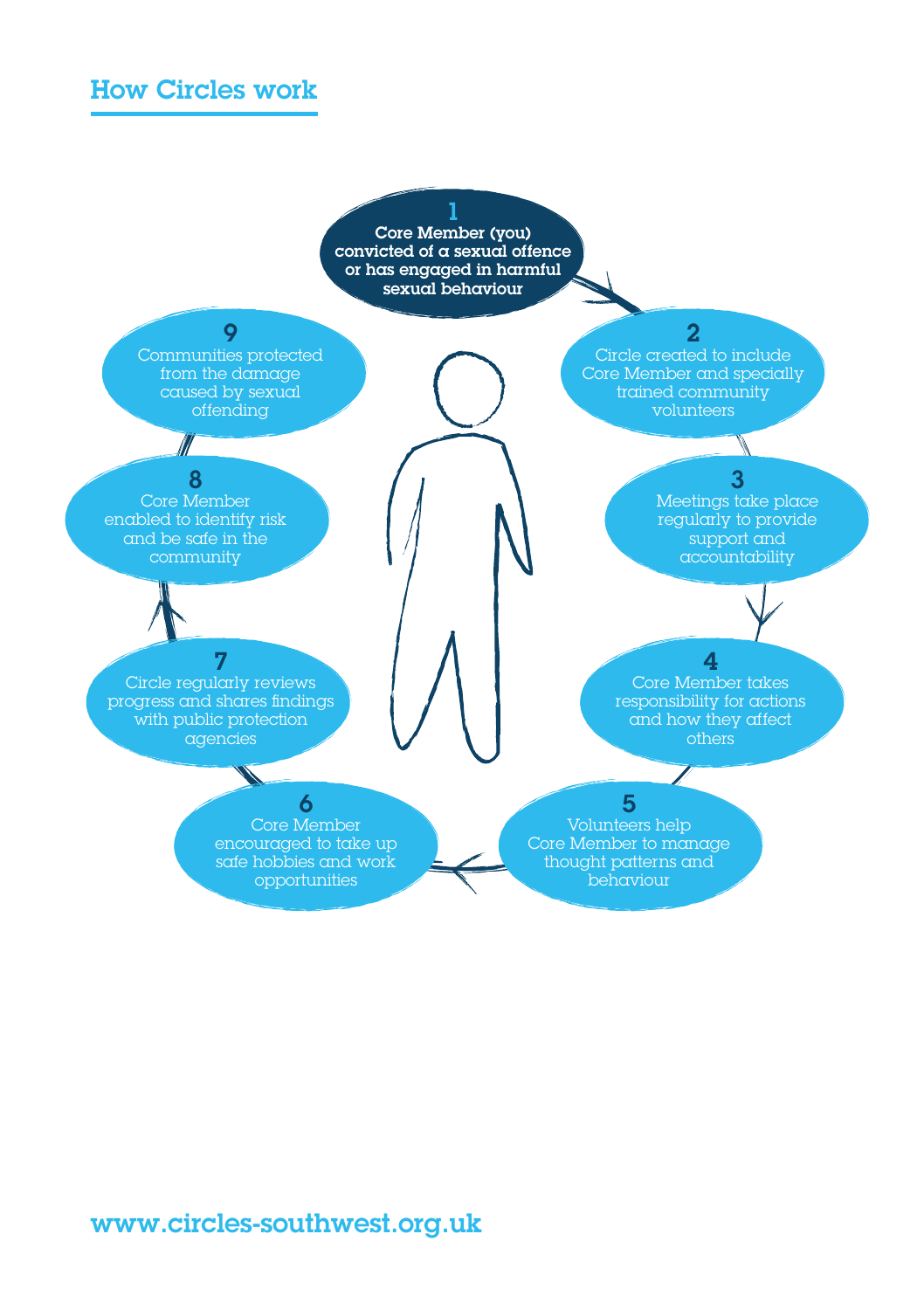#### Circles for Adults with Intellectual Disabilities

Adults with an intellectual disability who have convictions for sexual offences or who have committed harmful sexual behaviour have similar needs to all adults convicted of sexual offences. They may suffer from social isolation, emotional loneliness and experience difficulties accessing services. A Circle of Support and Accountability provides a valuable, additional tool for statutory services to support and hold to account an individual to prevent further sexual harm.

While health needs may be met, social support is often difficult to access. Circles can help an adult build and sustain relationships, develop a positive identity, increase self-worth and learn socially acceptable behaviour so they can integrate safely into their community. In addition, the Circle can assist with practical issues such as appointments, skills development and constructive use of time.

Our community volunteers receive two days' mandatory training and assessment followed by further specific intellectual disabilities training to ensure they have skills and awareness of the requirements of volunteering with this group.

In addition, the Intellectual Disabilities Coordinator ensures person-specific training for volunteers in preparation for each Circle.

Where appropriate, and in agreement with all, we may involve parents/carers and/or other key people in the individual's life.

#### Referral process

We invite an initial telephone discussion with our Intellectual Disabilities Coordinator. If suitable, a written referral will be completed and  $\alpha$  meeting will be set for the coordinator to meet the individual, who we call the Core Member. The Core Member's involvement must be voluntary and cannot be part of a hospital and/or court order or statutory condition of supervision. You can find our referral criteria opposite.

All referrals meeting the stated criteria will be considered, with priority given to those assessed as high or very high risk of serious harm and/or reconviction, in consultation with the local MAPPA coordinator.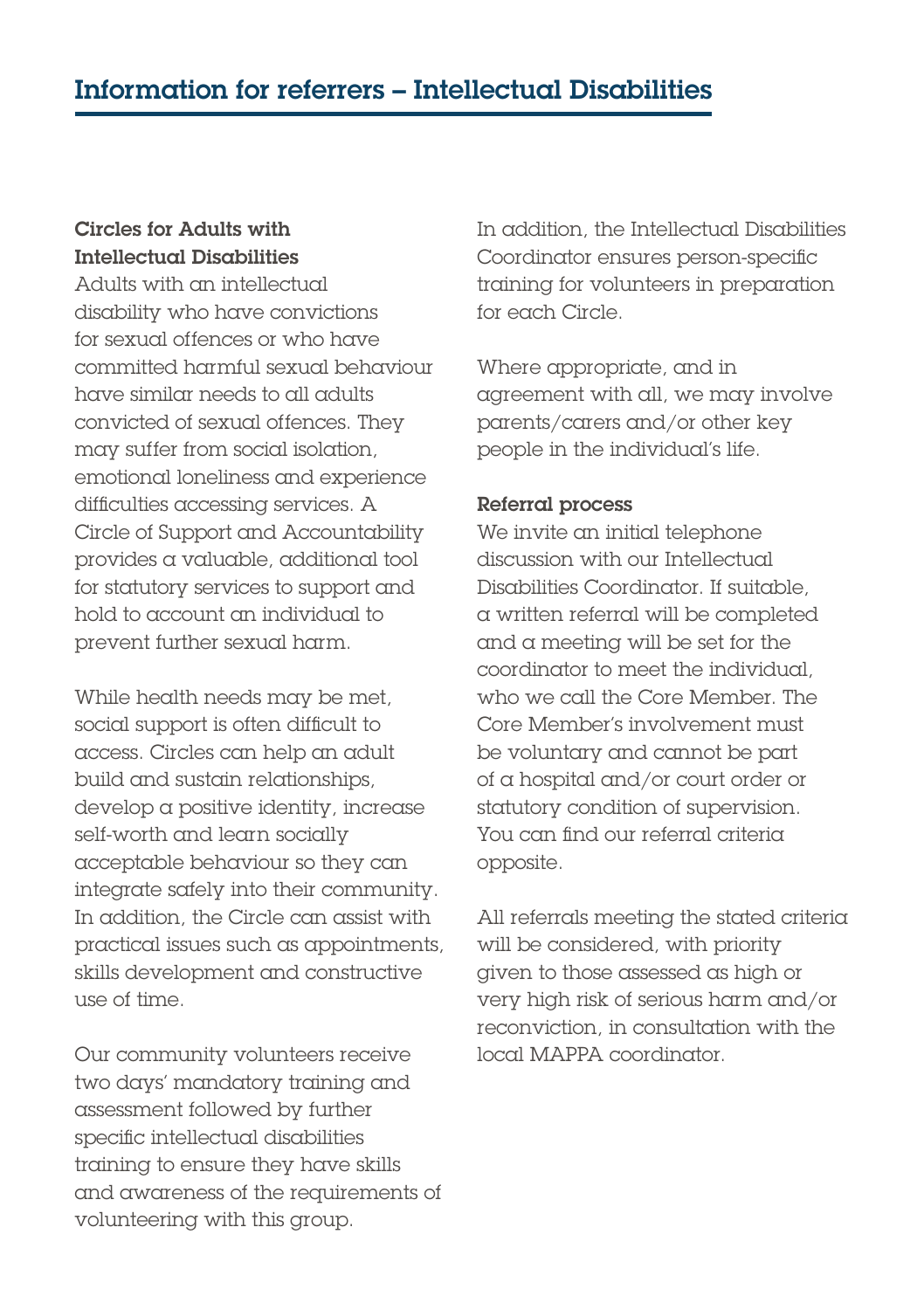## Eligibility

| Offence type: sexual                            | Current conviction and/or Mental<br>Health Act treatment order for<br>harmful sexual behaviour against<br>adult or child (includes non-contact<br>offences). Historic sexual offences/<br>behaviour may also be considered if<br>relevant risk and need criteria met |
|-------------------------------------------------|----------------------------------------------------------------------------------------------------------------------------------------------------------------------------------------------------------------------------------------------------------------------|
| Intellectual disability                         | Those with a diagnosis of intellectual<br>disability (IQ under 80)                                                                                                                                                                                                   |
| Risk classification<br>OASys &<br><b>RM2000</b> | OASys (or ARMIDILO-S): Medium,<br>high or very high risk of serious harm<br>RM2000: All static risk classifications<br>will be considered                                                                                                                            |
| Gender                                          | Any                                                                                                                                                                                                                                                                  |
| Age                                             | 18 years or over                                                                                                                                                                                                                                                     |
| Attitudes and beliefs                           | Acknowledges that s/he has<br>committed harmful sexual behaviour                                                                                                                                                                                                     |
| <b>Status</b>                                   | Statutory supervision by NHS,<br>probation and/or police (eg.<br>registered sex offender).                                                                                                                                                                           |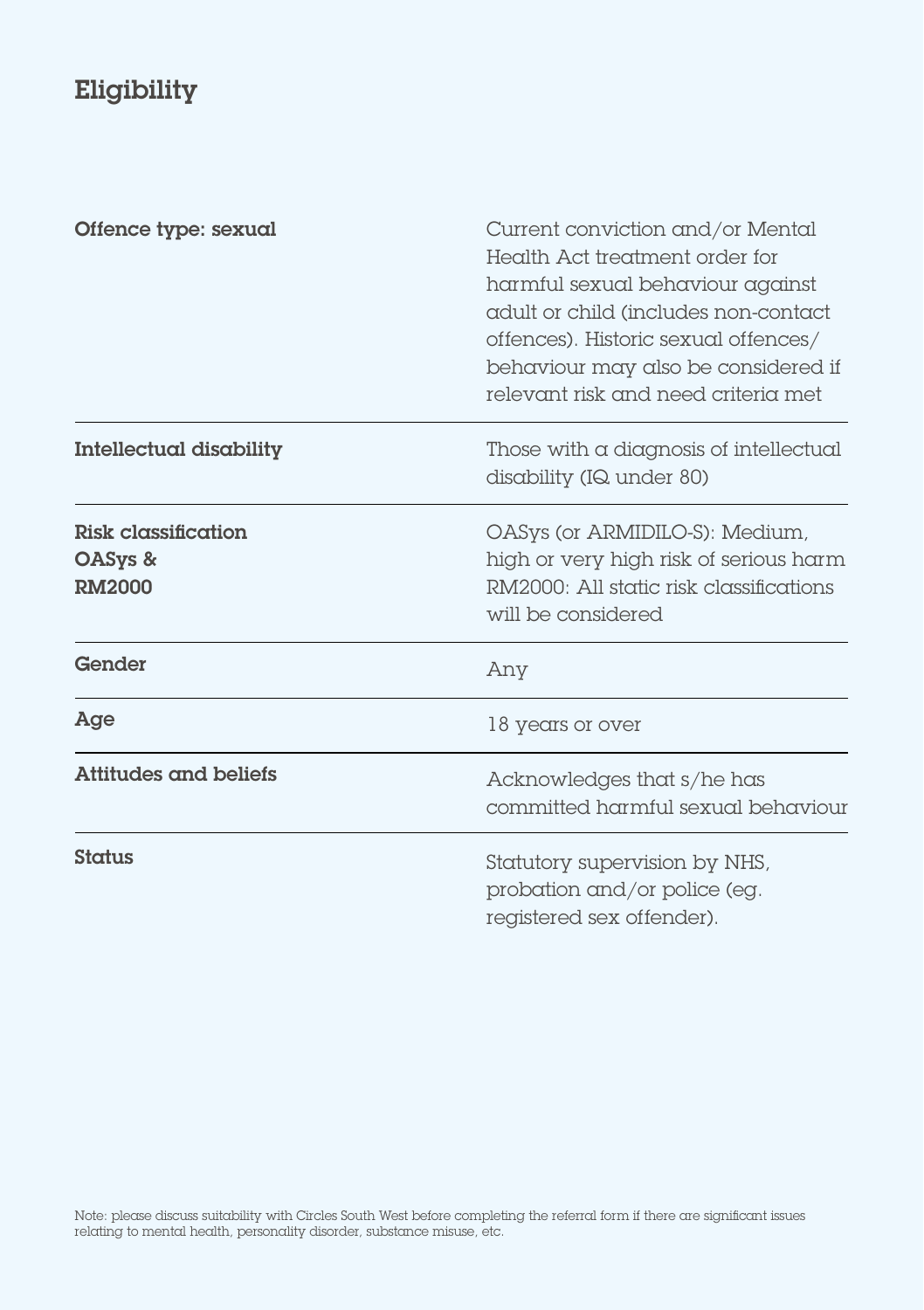## Suitability

| Motivation                | Committed to creating no more<br>victims and to reduce his/her<br>harmful sexual behaviour                                                                                                                                               |
|---------------------------|------------------------------------------------------------------------------------------------------------------------------------------------------------------------------------------------------------------------------------------|
| Level of engagement       | Prepared to engage with a Circle<br>on a voluntary basis                                                                                                                                                                                 |
| Situation                 | Living in or about to be released<br>into the community                                                                                                                                                                                  |
| Areas of need can include | Sexual preoccupation<br>Low self-esteem<br>Lack of appropriate intimate<br>relationships<br>Lack of pro social network<br>Emotional loneliness<br>Social isolation<br>Impulsivity<br>Poor problem-solving<br>Lack of employment/ hobbies |